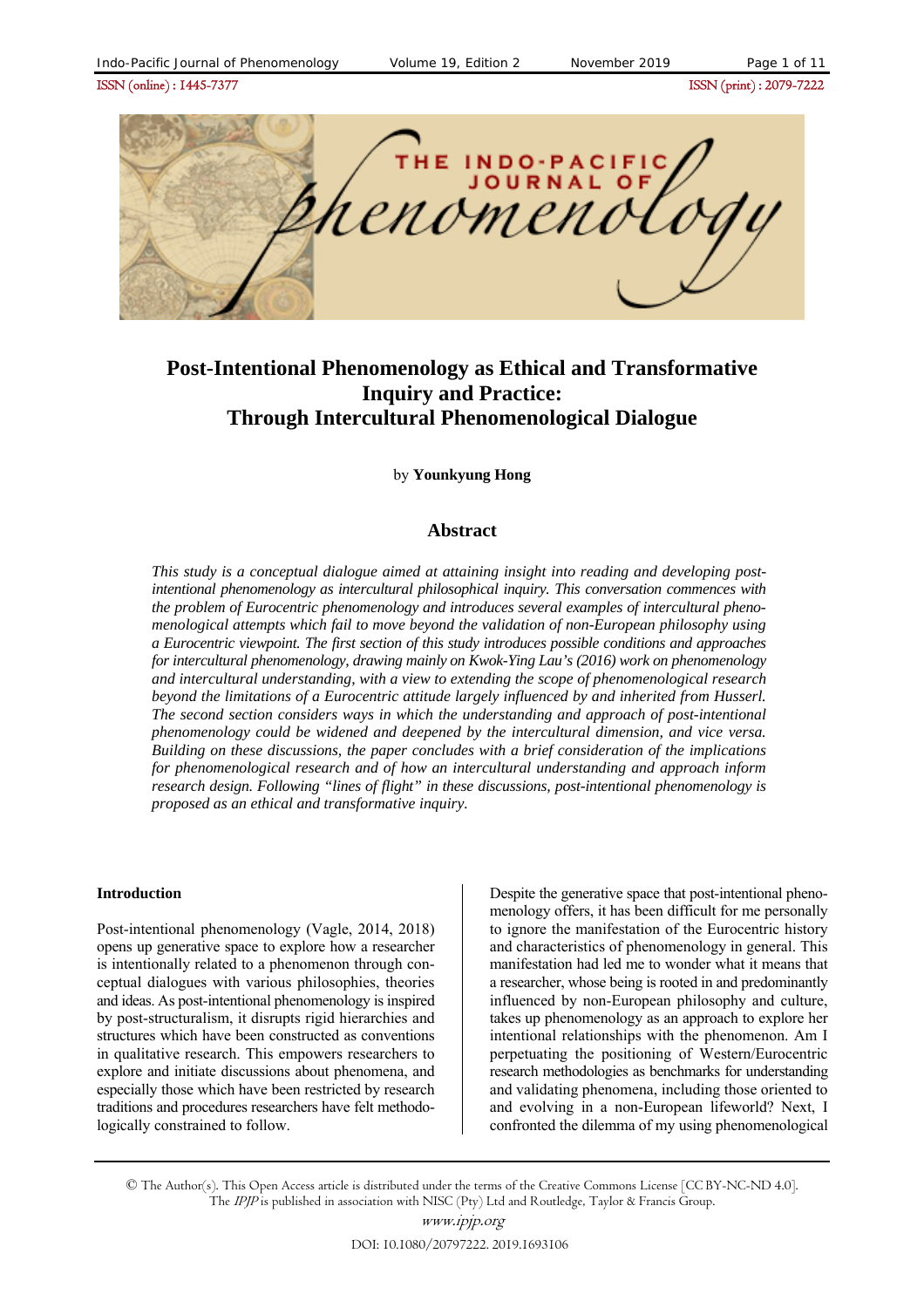research methodology to understand my own being and becoming in this world as well as the phenomenon of becoming a socially just educator, which involves the effort of dismantling the dominant power structures in society. This manifestation of conflicts calls for overcoming the Eurocentric aspects of phenomenology and moving on to the intercultural phenomenological discussion.

#### **Limitation of Eurocentric Phenomenology**

My preliminary literature search about issues regarding Eurocentric phenomenology shows that the majority of these studies are centred on the review and discussion of Husserl's attitude on philosophy, especially his response to the crisis of Europe and European humanity. I do not intend to limit the scope of this discussion of Eurocentric phenomenology by focusing on Husserl; however, in light of previous work on this topic, it seems difficult not to centre this discussion on Husserl and his Eurocentric tendency. Further research is needed on this topic in respect of how Husserl's phenomenological heirs have inherited and/or challenged the Eurocentric tendency in phenomenology.

It is still vital to start examining Husserl's Eurocentric attitude and how his work and attitude have influenced the Eurocentric attitude in phenomenology at large. In particular, reviewing Husserl's Eurocentrism provides the opportunity to understand the sociohistorical context of Husserl's work in which his perception of "crisis" and his envisioning of the solution to rescue Europe is grounded.

# **Husserl's Eurocentric Phenomenology**

Both Husserl's egocentric viewpoint and his assertion of the Eurocentric civilization of non-European cultures in considering ways to overcome the crisis and seek "truth" are often represented as his limitation of philosophizing humans and phenomena. Due to his strong Eurocentric stance, and especially given his position as the founder of phenomenology, Husserl's defininition of philosophy and ways of seeking truth have remained an assignment for philosophical practitioners who seek intercultural phenomenological discussion (Lau, 2016). Besides this, Husserl's assertion of the need for universality in phenomenological investigation led phenomenologists to inquire into the general attitude in phenomenology. Lao (2004) argues that the lack of both Western and non-Western phenomenologists' attention to the non-European lifeworld continues to exhort Chinese philosophers to regard phenomenology as being a branch of European philosophy, which hardly makes sense with non-European being and thinking (Lao, 2004).

According to Tava (2016a), Husserl's stance in respect of the Europeanization of all other cultures is based on his firm belief and confidence in European culture. Tava

states that, "For Husserl, European culture is not only the highest culture ever achieved in human history, but also 'the first realisation of an absolute norm of development, which is called [*berufen*] to revolutionize every other self-developing culture'" (Tava, 2016a, p. 207, citing Husserl<sup>1</sup>). Husserl's obsession with a universal ground for all other cultures can be better explained by the social and historical context within which Husserl founded phenomenology. When Husserl diagnosed the crisis of European humanity and put back together the subject-object separated by Descartes, he was concerned with the problem of positive science and its tendency to understand and view the world from a mathematical perspective while avoiding looking at meanings and the constitution of phenomena (Simms, 2005). Husserl, in contrast, was hopeful of universal and rational science – European science before positive science – which influenced his conception of the lifeworld as valid and universal regardless of cultural differences (Lau, 2016; Yu, 2004).

# **Limitation of Eurocentric Phenomenology**

Husserl's exclusive idea of the world and philosophy not only denies the legitimacy of non-Western/non-European philosophies, but also fails to acknowledge a significant amount of wisdom shared by and inherited from Western thinkers as philosophy (Lau, 2016). More specifically, "Husserl's judgement is based on his own predetermined idea of philosophy as '*pure thêoria*', which is in turn based on his own understanding of the philosophico-scientific attitude of the Greeks as a 'purely theoretical attitude'" (Lau, 2016, pp. 125-126). This idea of philosophy has bolstered the Euro- and egocentric response to the problems in Europe which encourages humans to control the world with their power and to keep their borders safe (Tava, 2016b). Husserl had faith in the Europeanization of all other cultures as the best solution for fixing problems and conflicts in the world, and he was not much concerned about erasing cultural heritage from sociopolitical and intellectual diversity (Tava, 2016b; Yu, 2004).

Gubser (2013) and Yu (2004) point out that Husserl's idea of Europe is geopolitical, and not philosophical. Compared to the philosophical idea of Europe, which will be discussed later, the geopolitical idea of Europe influences people to be obsessed with a subject-centred worldview and exclusive attitude toward others in which a culture of dominance and superiority becomes deeply entrenched (Gubser, 2013; Tava, 2016b; Yu, 2004). Lau (2016) contends that an exclusive attitude toward others, such as ethnocentrism, counteracts the finding of truth. Other scholars also propose the criticality of

 $\overline{a}$ 1 Husserl, E. (1989). Fünf Aufsätze über Erneuerung. In T. Nenon & H. R. Sepp (Eds.), *Aufsätze und Vorträge (1922- 1937)*. Husserliana, Vol. XXVII, pp. 3–94. Dordrecht, The Netherlands: Kluwer. Author's translation.

<sup>©</sup> The Author(s). This Open Access article is distributed under the terms of the Creative Commons License [CC BY-NC-ND 4.0]. The IPJP is published in association with NISC (Pty) Ltd and Routledge, Taylor & Francis Group.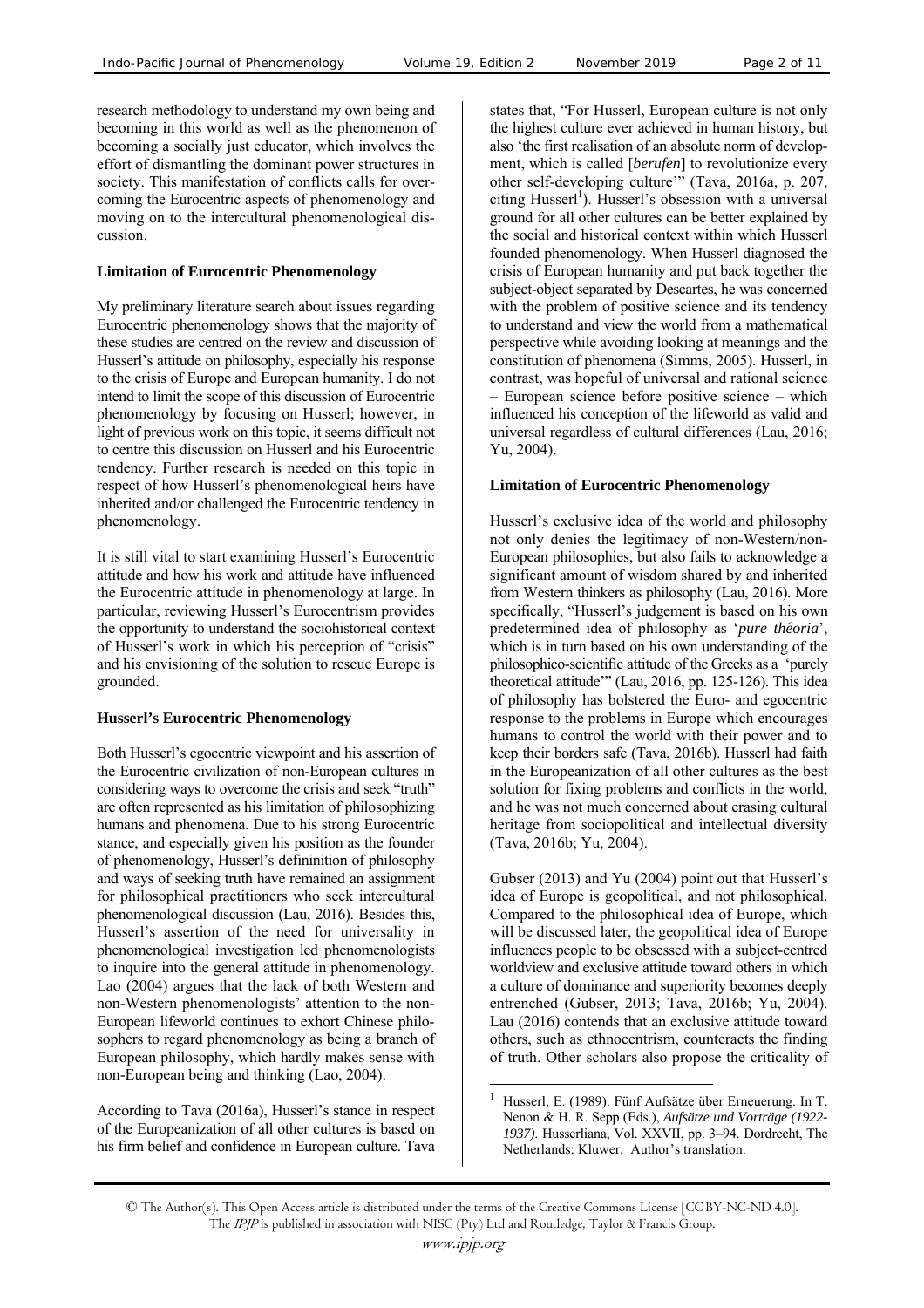recognizing others and understanding "lifeworld" as plural (e.g., Gubser, 2013; Ruggenini, 2004; Yu, 2004). For example, drawing on the interdependence of humans and the world argued by Patočka, Gubser (2013) assesses that only recognition of the intersubjective community "could render subjective phenomena worldly, and thus open a horizon for activity" (p. 163). Ruggenini (2004) furthermore points out the danger of Europe's attitude of self-sufficiency, in that defending and locking off themselves from others can only cause conflict. At the end of his *Phenomenology and Intercultural Understanding*, Lau (2016) reminds us that no culturally discrete part of the world can be self-sufficient, since its own cultural identity is defined in relation to other cultures in a world that has always been shared. This point enlarges the possible interpretation of and inquiry into what "finding an [European] identity again" (Ruggenini, 2004) means and can be.

#### **Several Attempts Toward Establishing Intercultural Phenomenology and Their Limitations**

Lau (2016) introduces a phenomenological reading of Eastern philosophy, such as Daoism based on Laozi's work and Husserl's stance on Buddhism. For instance, Lau (2016) discusses the similarity between the Dao as the primordial nature and "the world of wild being" addressed by Merleau-Ponty. Laozi and Merleau-Ponty both urge cultural renewal in the world of crisis through what we can learn from the order of primordial being and nature. This reading of Laozi through Merleau-Ponty identifies the commonality between one branch of Eastern philosophy and a Western thinker who appears to be inspired by Husserl. However, without there being any work disputing Husserl's stance on Eastern philosophy, it is a logical leap to relate Husserl's phenomenology and Daoism. After introducing a possible phenomenological reading of Laozi through Merleau-Ponty's work, Lau (2016) expresses doubt "whether Husserl would accept to dialogue with a so-called 'anti-rationalist' Chinese thinker" (p. 52).

It is challenging to start intercultural philosophical dialogue, especially with a philosophy denigrated by its own founder. Acknowledging this difficulty, I found two possible ways to enable this dialogue: one involves the restoration of Eastern philosophy through Husserl's approval, drawing on his verbal and textual remarks, and the other is by disputing Husserl's stance on non-European philosophy and complementing its limitation through philosophical dialogue across other phenomenologists' works. Lau's (2016) chapter about Husserl and his comment on Buddhism introduce the approach closer to the first way by focusing on Husserl's reading and appreciation of Buddhism.

According to Lau (2016), Husserl expressed his excitement regarding Buddhism in a short review article in 1925 after encountering a German translation of Buddhist scripts. In this article, Husserl praises the Buddhist attitude as a way of transcending worldly life through comparing its significance with his transcendental phenomenology (Lau, 2016). However, despite his acknowledging of Buddhism as a valuable theoretical attitude, Husserl did not define Buddhism as a philosophy, given his perception of the absence in Buddhism of the "universal science of being" (Lau, 2016, p. 61). Thus, Husserl's enthusiasm for Buddhism and his comparison of Buddha with Socrates are not sufficient to validate Eastern philosophy as fulfilling the requirement of Husserl's transcendental phenomenology (Lau, 2016).

These attempts towards intercultural phenomenology through a reading of Daoism and tracing of Husserl's comments on Buddhism show that these approaches still uphold Husserl's idea of philosophy as undisputed. Without challenging his idea of philosophy, it would be difficult to imagine the capacity of phenomenology "with" non-European philosophies and "about" cultures other than the European while respecting their intellectual and cultural values and specificities. Fortunately, there are philosophers who challenge Husserl's conception of philosophy, both directly and indirectly. Especially, Kwok-Ying Lau, a philosopher based in Hong Kong, has significantly developed intercultural discussion in phenomenology through conceptual dialogue across various philosophers, cultures, countries, languages and eras. While the preceding discussions about readings of Laozi and Husserl's stance on Buddhism are also based on Lau's work, the following sections would not be possible without Lau's intercultural work that introduces underrepresented philosophers and re-readings of wellknown philosophers' work.

#### **Grounding of the Intercultural Phenomenological Discussion**

# *Beyond Europe: Jan Patočka*

Jan Patočka is a vital philosopher for intercultural phenomenological discussion. Lau (2016) introduces him as one of the first philosophers who urged the necessity of abandoning the Eurocentric viewpoint and approach to the crisis diagnosed by Husserl. Patočka's reflection on the natural world transgresses Husserl's egocentric understanding in that he traces its history back to ancient Greece. Patočka characterizes the natural world as dynamic and human existence as based on the unfathomable order of nature. This approach questions the idea of universality and "humans as truth bearing" subject asserted by Husserl (Lau, 2016). Lau (2016) interprets Patočka's worldview as acknowledging the plurality of lifeworld interculturally and as such inviting philosophies from other cultures to better articulate the meaning of and ways toward the truth of the world.

Patočka's phenomenology of the natural world can be characterized as dynamic, as he views movement as the principle of phenomenality (Lau, 2016). This reflection

<sup>©</sup> The Author(s). This Open Access article is distributed under the terms of the Creative Commons License [CC BY-NC-ND 4.0]. The IPJP is published in association with NISC (Pty) Ltd and Routledge, Taylor & Francis Group.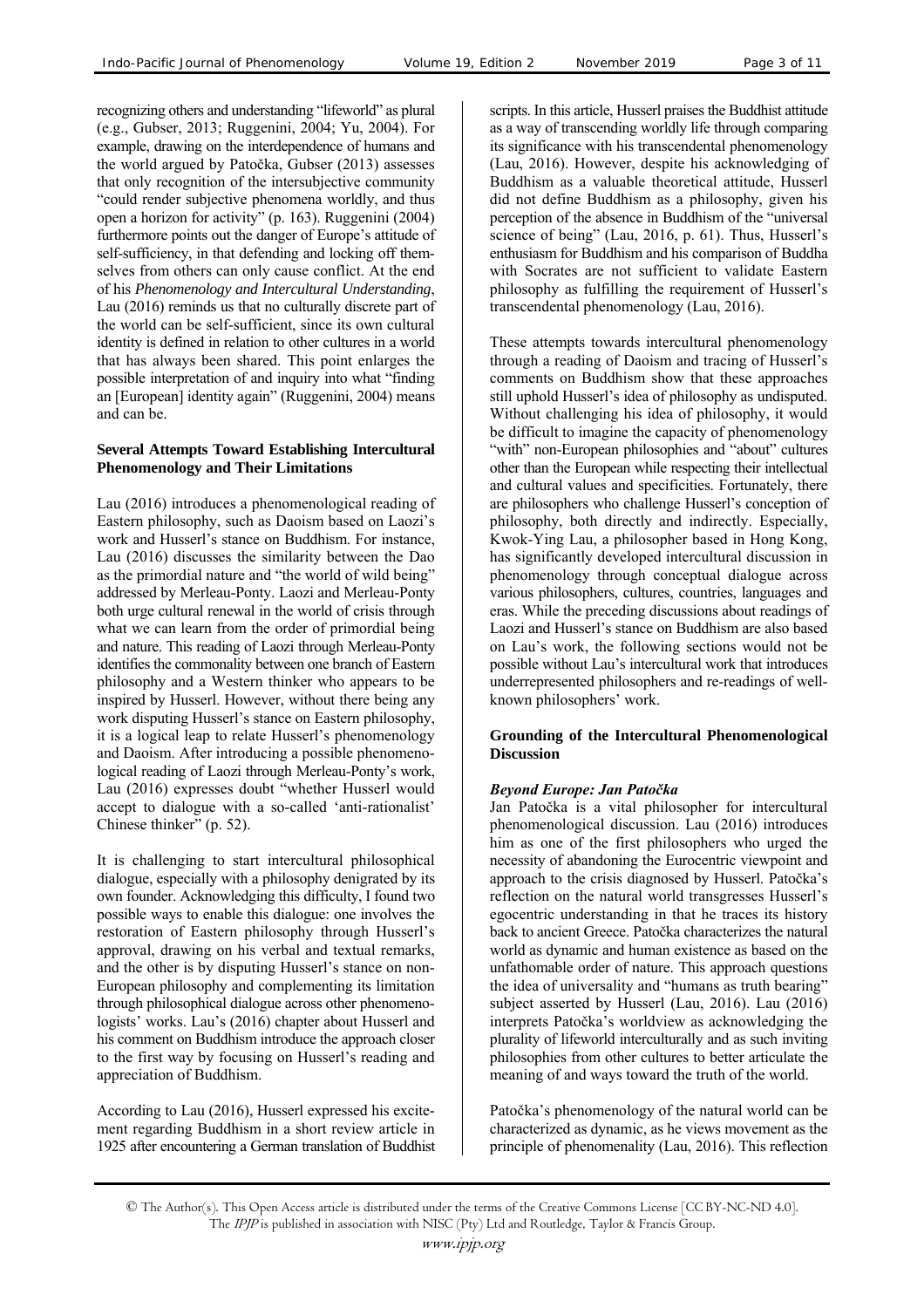seems quite distinct from Husserl's phenomenology of the world at large; however, Patočka's thematization of primordial nature inherits Husserl's view on the Earth, that "The original ark, earth, does not move" (Lau, 2016, p. 80, citing Husserl<sup>2</sup>). Human and life in Patočka's phenomenology are represented as the existence of movement; meanwhile, this movement is based on the Earth, which he understands as "the ultimate referent of movement on the other" (Lau, 2016, p. 80). Through this thematization of the natural world, the Earth, Patočka further articulates how human existence is intentionally related to primordial nature and nothingness (Lau, 2016). Lau (2016) assesses that Patočka's point would be better articulated and developed with Laozi's Daodejing, which understands the Dao as essentially the "inchoative nature of the primordial order" (p. 81). He adds the necessity of intercultural dialogue in that, while this way of ontological understanding might sound unfamiliar in the European philosophical tradition, it is not at all new to Eastern philosophy (Lau, 2016). In this respect, Patočka's phenomenology of the natural world and Lau's (2016) interpretation of Patočka's work contribute to establishing the ground for a collective understanding of ontological/ existential being-ness in the world.

One might wonder how this approach overcomes Eurocentrism in phenomenology while Patočka's work is still based on European soil and himself as an heir of European spirit. It is important to note that Patočka's view on humanity transgresses Husserl's scientific rationality in that his understanding of human existence is grounded on the profound order of the lifeworld, which Patočka calls "world mystery" (Lau, 2016). It is plausible to argue that the world mystery echoes the Dao in Laozi's Daodejing, as Patočka's description of the world mystery represents its characteristics of not revealing the surface but rather the principle of all movement. Patočka articulates his world mystery as the common foundation of a particular community, culture and history, and this worldview challenges Husserl's singular lifeworld and notion of diversity to be surpassed through transcendental philosophy (Lau, 2016).

#### *Merleau-Ponty's Interworld and Cultural Flesh*

Lau (2016) develops the notion of cultural flesh inspired by Merleau-Ponty's reflection on flesh: that the cultivation of cultural flesh invites us to sense the world beyond the partial world which we have encountered within the boundary of our own culture. He developed this notion by taking up the characteristic of flesh which mediates our contact with the world; at the same time,

 $\overline{a}$ 

this contact brings the pre-existing world to us. Merleau-Ponty's notion of flesh aims to understand the meaning of things and the world itself through sensibility (Lau, 2016). Merleau-Ponty describes flesh as "the coiling over the sensible upon the sensing body", and selfhood is born "thanks to the movement of coiling over the flesh" (Lau, 2016, p. 185, citing Merleau-Ponty<sup>3</sup>). Lau (2016) credits understanding the flesh for encouraging us to dive into deeper understanding of and contact with the world, given that this notion restrains us from perceiving things as materialistic and banal.

Based on the review and discussion of Merleau-Ponty's notion of the flesh, Lau (2016) elaborates cultural flesh as "a state of mind and of carnal dispositions" (p. 190) which allows us to "have the sensibility of other cultures" (p. 190). As in the role of the flesh, cultural flesh leads us to experience and have deeper understanding of other people and their cultures. Lau (2016) reads cultural differences and borders as a potential of intercultural dialogue and also as a vital factor for the formation of cultural identity which creates a space to realize oneself and truth. Acknowledging the idea of the flesh, especially in the context of the heterogeneity of the world, Lau  $(2016)$  suggests lateral universality – cultural and plural universality – which conceptually counters Husserl's Eurocentric universality as another ground for intercultural phenomenological dialogue.

# **Phenomenology Transgressing a Theoretical Attitude**

#### *Orientative Philosophy and Rereading of Husserl*

This section discusses philosophy beyond the theoretical enterprise centring on Lao Sze-Kwang's notion of orientative philosophy. Lao Sze-Kwang coined the term "orientative philosophy" as a counter term for cognitive philosophy to thematize a philosophy which involves "self-transformative" and "transformation of the world" aspects (Lau, 2016, p. 129). He exemplifies Daoist philosophy and Confucian philosophy to explain that orientative philosophy asks "Where should we go?" in contrast to cognitive philosophy, which asks "What is it?" (Lau, 2016, p. 129). Lao emphasizes the ethical faculty of orientative philosophy through the example of Mencius's Confucianism, which upholds morality as the disposition which distinguishes human beings from other animals (Lau, 2016). Mencius considers moral faculty as "the special faculty of the human mind" (Lau, 2016, p.133).

As Lau (2016) starts the discussion of the limitation of Husserl's idea of philosophy, he points out that cognitive philosophy fails to provide a deeper understanding of human knowledge since it is not situated in either a social or a historical context. Then, he introduces

<sup>2</sup> Husserl, E. (1981). Grundlegende Untersuchungen zum phänomenologischen Ursprung der Räumlichkeit der Natur [Foundational investigations of the phenomenological origin of the spatiality of nature] (F. Kersten, Trans.). In P. McCormick & F. Elliston (Eds.), *Husserl: Shorter works* (pp. 213–221). Notre Dame, IN: University of Notre Dame Press. (Original work published 1934)

 $\overline{a}$ 3 Merleau-Ponty, M. (1968). *The visible and the invisible* (A. Lingis, Trans.). Evanston, IL: Northwestern University Press. (Original work published 1964)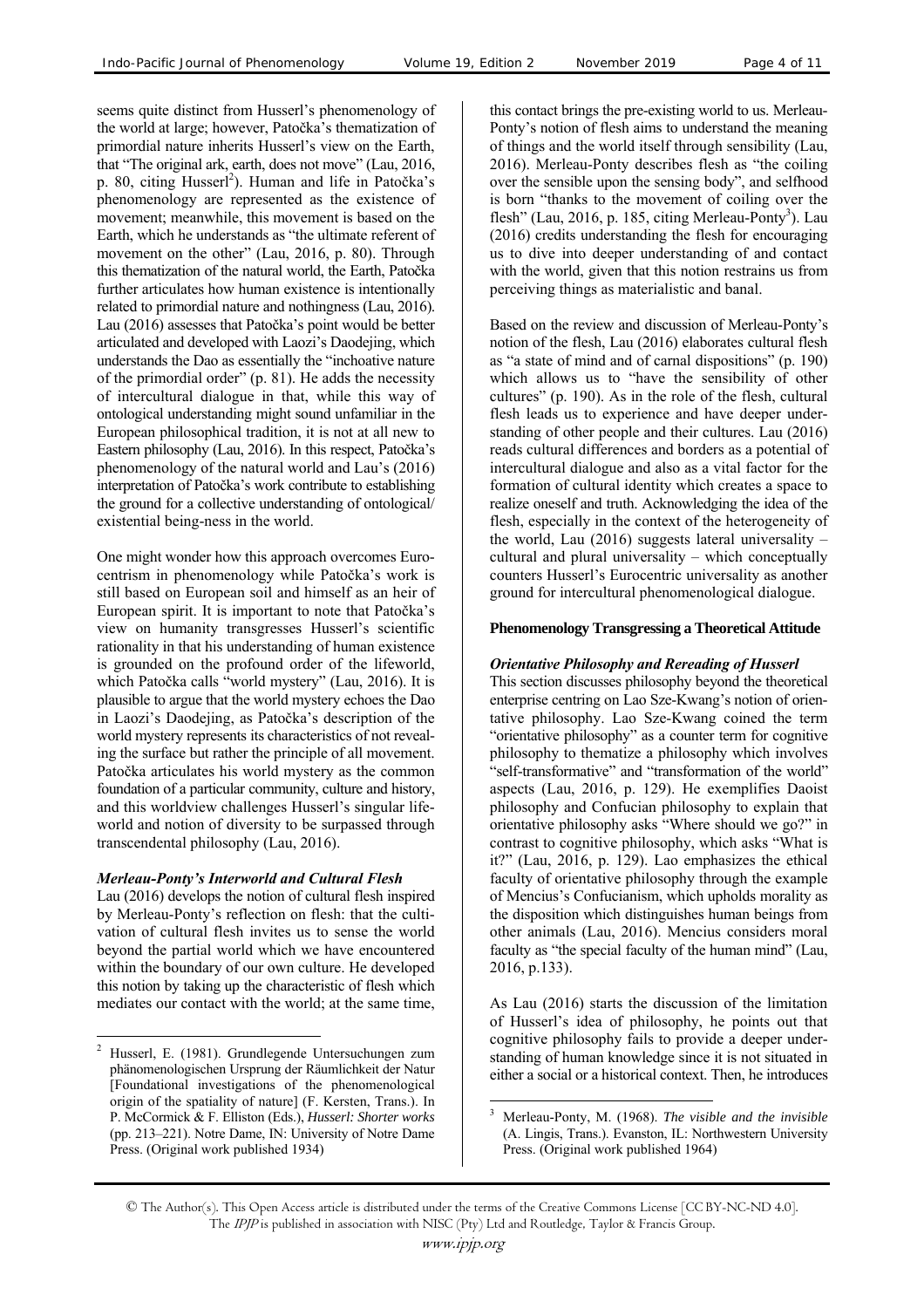Foucault as a vital philosopher who argues the cruciality of including power relations in understanding knowledge, as it naturally brings social, historical and political considerations into the process. Foucault's work asserts that human beings are morally bound to strive for the ethical in their endeavours and practice because human beings always exist with others, and this calls for them to be moral subjects (Lau, 2016).

Based on this dialogue, Lau (2016) provides a different reading of Husserl's phenomenological attitude, focusing on the epoché in that this philosophical inquiry is not possible solely through cognitive philosophy without a self-transformative endeavour. This rereading contends that suspension of preconception – the essential purpose of the epoché – for transcending the individual's worldly experience requires self-understanding and selftransformation through critical reflection on oneself (Lau, 2016). Also, he assesses that Husserl ultimately aims for a phenomenologist's vocation to be extended to the universal level; he describes it in his *The Crisis of European Sciences and Transcendental Phenomenology* (1936) as "a far-reaching self-transformation of the whole praxis of human existence, i.e. the whole of cultural life" (as cited in Lau, 2016, p. 149). The next section discusses how Patočka's phenomenology also transgresses "pure speculative theoretical thinking" (Lau, 2016, p. 128).

# *Patočka's Care for the Soul*

Patočka emphasizes self-transformative and reflective practice in seeking truth. His idea of philosophy can be represented as a philosophical project of "thinking and acting with clarity", overcoming the obscuring of truth due to humans' precarious status (Lau, 2016). This idea is influenced by Husserl and Heidegger's shared understanding of the human being as a being of truth, but Patočka develops this idea through a more profound and distinctive approach based on a "pre-reflective mythical framework" (Lau, 2016). Lau (2016) interprets Patočka's idea of philosophy and his approach as a European version of "how a particular cultural ground and mythical environment was transformed and elevated into a universal motivation and movement of human civilization" (p. 96). Patočka legitimizes his statement by contending that the ultimate goal in Greek philosophy must have been handed down from the mythical environment of archaic Greece (Lau, 2016). As it is an ontological framework which transcends Ancient Greek and European spirituality, Lau (2016) again emphasizes Patočka's "care for the soul", which is founded on profound philosophical and anthropological reflection and understanding.

By representing the Mencius theory as a Chinese version of how a human civilization understands and practises the human being as a being of truth, Lau (2016) develops his discussion of Patočka's world mystery. He identifies the celestial order in Mencius's Confucianism as corresponding with Patočka's world history; Mencius addresses the existence of the human being rooted in four spiritual dispositions, and two of the dispositions, *zhi* and *yi*, can be considered Chinese versions of truth and justice respectively (Lau, 2016). Regarding their concept of philosophy and the way of seeking truth, both Mencius and Patočka consider philosophy to be not only an ontological project, but also a political and social project which involves critical reflection and praxis (Lau, 2016; Szakolczai, 1994; Tava, 2016). Lau (2016) respects both philosophers as those who pursue the truth through their ethical practice – which transgresses biological life, albeit towards the higher order and value of truth and justice.

Patočka's idea of philosophy and the conceptual dialogue initiated by Lau in the matter of overcoming the narrow and exclusive idea of philosophy provides indispensable ground to direct our questions of what philosophy is; more specifically, what is phenomenology, and what can be phenomenology? As a researcher, I take up and expand this inquiry into how phenomenological research can be re-imagined through the intercultural dialogue of phenomenology.

# *Intercultural Post-intentional Phenomenology*

In his discussion of post-intentional phenomenological research, Vagle (2018) emphasizes that the prefix "post" in post-intentional phenomenology does not denote "after" intentionality; instead, as his further articulation clarifies, it rather connotes the meaning of "displaying" and "pinning/hanging" intentionalities to wait and see their movements and actions instead of defining them as static and singular in their being. While post-intentional phenomenology infuses dynamic movements and capacity into its understanding of intentionality, it still draws on core concepts and approaches created and developed by preceding phenomenologists, such as intentionality, bracketing, and reduction. This approach develops these core concepts in a critical manner and encourages a researcher to commit to the radical and generative space produced by the mode of an inquiry influenced by poststructural ideas, such as the "lines of flight" of Deleuze and Guattari<sup>4</sup> (Vagle, 2018).

This characteristic of post-intentional phenomenology identified by Vagle (2018) kept manifesting during the process of reviewing intercultural phenomenological approaches which drew mainly on Lau's (2016) work. It was noted that both scholars create new spaces and expanding possibilities in phenomenological studies through their mode of using of conceptual dialogues. Despite quite a few similarities between the scholars' approaches and discussions, there are also aspects that appear distinctive in the work of each. Reminding us that a characteristic of conceptual dialogue is that it can-

 $\overline{a}$ 4 Deleuze, G. , & Guattari, F. A. (1987). *A thousand plateaus: Capitalism and schizophrenia* (B. Massumi, Trans.). London, UK: The Athlone Press. (Original work published 1980)

<sup>©</sup> The Author(s). This Open Access article is distributed under the terms of the Creative Commons License [CC BY-NC-ND 4.0]. The IPJP is published in association with NISC (Pty) Ltd and Routledge, Taylor & Francis Group.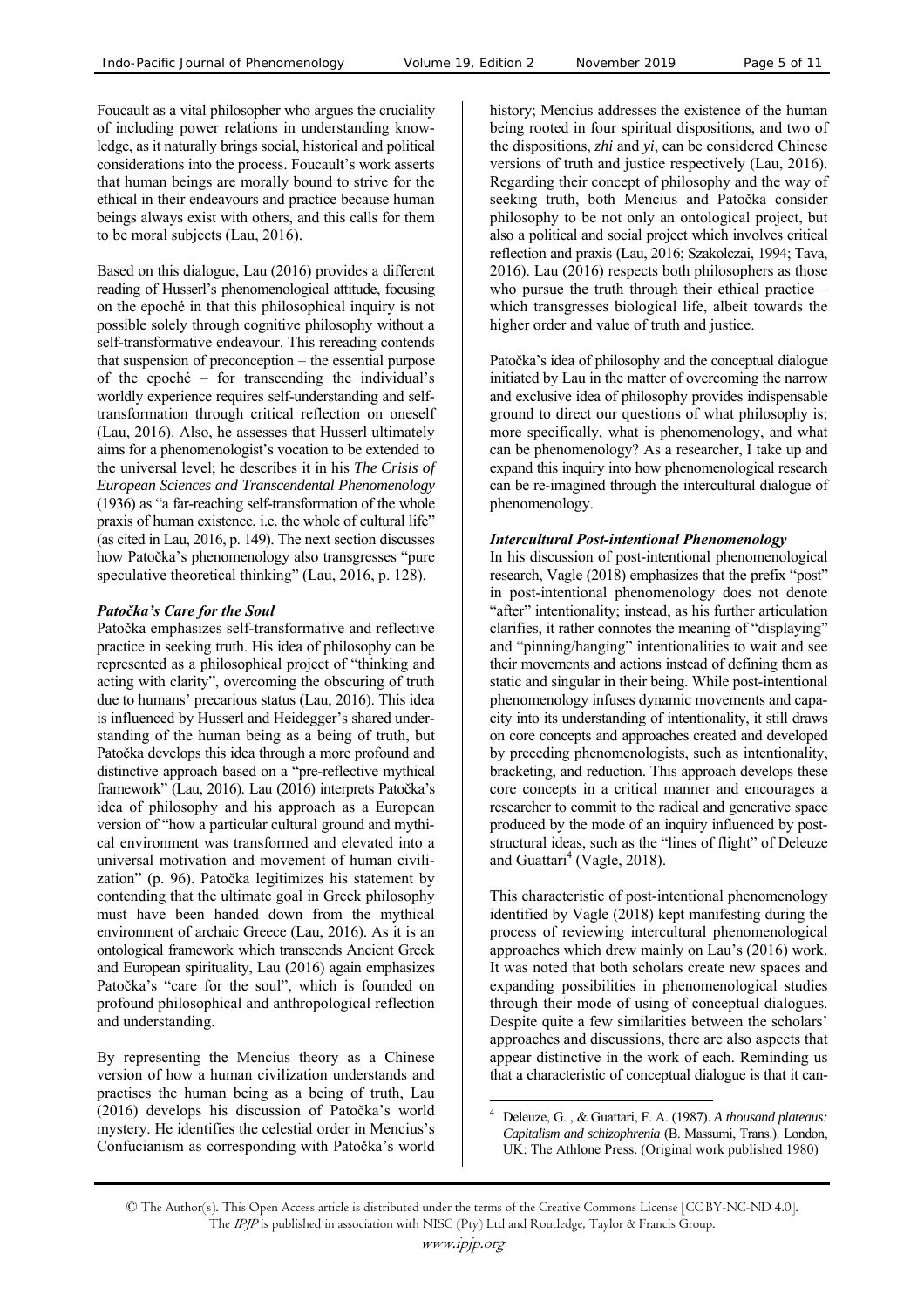not be unidirectional, the discussion proceeding below not only proposes how the intercultural discussion can be used in post-intentional phenomenology, but also points to how provocation occurs in the intercultural dialogue.

#### *When Post-Intentional Phenomenology Meets Intercultural Phenomenology*

Vagle (2018) identifies what most distinguishes postintentional phenomenology from the phenomenology of Husserl and Heidegger as "through-ness", which connotes post-intentional phenomenology's generative and dynamic capacity and potential. He further asserts that this through-ness of post-intentional phenomenology leads us to view intentionality as both plural and always moving. Vagle (2018) identifies this characteristic of post-intentional phenomenology as an ontological project, but the natural world including the profound ground of every order and all existence is not much discussed. Also, while post-intentional phenomenology adopts a radical and critical stance in its approach to phenomenological research, it has not developed much as an intercultural and/or decolonizing research methodology oriented towards challenging traditionally Western – or, more specifically, Eurocentric – perspectives and forms of knowledge production.

As introduced earlier, Patočka's phenomenology of the natural world and movement of existence is a crucial foundation for intercultural phenomenology, given its opposing of Husserl's Eurocentrism and supplementing of the idea of the natural world which was not fully articulated in the phenomenology of Husserl and his successors. For this reason, it is suggested that postintentional phenomenology take up Patočka's idea of primordial nature as the abyssal and unfathomable order of the world as its ontological ground. This ontological understanding allows post-intentional phenomenological inquiry to be grounded on a common foundation for intercultural dialogue with philosophies from different cultures and countries. Furthermore, this ontological understanding is indispensable to Patočka's notion of "world mystery," which Lau (2016) considers a vital ground for intercultural phenomenological discussion. Concurrently, the understanding of intentionality in postintentional phenomenology provokes other attributes of the natural world and of the inquiry based on the natural world, such as non-linear and inconsistent movements of intentionality, which include partial, fleeting, generative, and undoing activities. This way of understanding would embrace possible conflicts and contradictions which are likely to occur in intercultural discussion; Lau (2016) also addresses its messiness and the complexity of intercultural work in his discussion of cultural flesh.

Post-intentional phenomenology inspired by Deleuze and Guattari's post-structural idea frees contemporary phenomenologists from pressure to follow conventional hierarchies and procedures, such as defining what "is" and "can be" philosophy when conducting conceptual dialogue (Vagle, 2018). Instead, it desires to observe generative possibilities and accomplishments imagined through the conceptual dialogue, which outcomes would not be possible with a single philosophy, theory or idea or within the boundary of certain philosophies, theories or ideas. In other words, the conceptual dialogue through the understanding of the natural world and the poststructural idea would infuse extra movements and depth into phenomenological understanding and encourage phenomenologists to pay careful attention to the diverse features of manifestations in this radical form of dialogue. For instance, Patočka's reflection of the intersubjective constitution of the world and hence his emphasis that "only the primordial recognition of intersubjectivity" could grant us "access to the wider world as transsubjective horizon" (p. 163) would push the bounds of post-intentional phenomenology even further by posing questions and inspiring pondering on how and what this reflection ultimately provokes and becomes in phenomenological research.

Another distinctive feature in post-intentional phenomenology is its emphasis on individuals and phenomena as social beings. Its interests and views on intentional relations differ from those of Husserl's transcendental phenomenology in that it understands a phenomenon as always in intentional relations with larger social dimensions, such as its history and tradition. Contrary to a-historical and a-social understandings of phenomena, it provides a crucial ontological and epistemological perspective to advance intercultural understanding and development of phenomenology; this enables us to understand a phenomenon from a viewpoint which considers an individual as playing either a subject or an object role or even both roles (drawing on the idea that the line between subject and object is blurred in post-intentional phenomenology) in their experience of a phenomenon. It draws phenomenologists toward contemplating intentionality in an existential sense which acknowledges the multifarious possibilities of relationships and manifestations rooted in different civilizations, values and practices. Moreover, this viewpoint counters Husserl's proposal of the universality of all cultures through the Eurocentric idea of scientific rationalism, which accompanies surpassing and erasing other forms of relations with the world in other cultures. Based on this concept of phenomenon and human existence, I propose the need to expand phenomenological research to view the human being as a moral subject, which Foucault addresses in his reflection on knowledge, and which constitutes both Patočka's and Mencius's understanding of human dispositions – in addition, more specifically, to human dispositions as beings of justice.

Lau (2016) introduces the idea of the human being as a moral subject with Foucault's work, through which he addresses the importance of including power relations

<sup>©</sup> The Author(s). This Open Access article is distributed under the terms of the Creative Commons License [CC BY-NC-ND 4.0]. The IPJP is published in association with NISC (Pty) Ltd and Routledge, Taylor & Francis Group.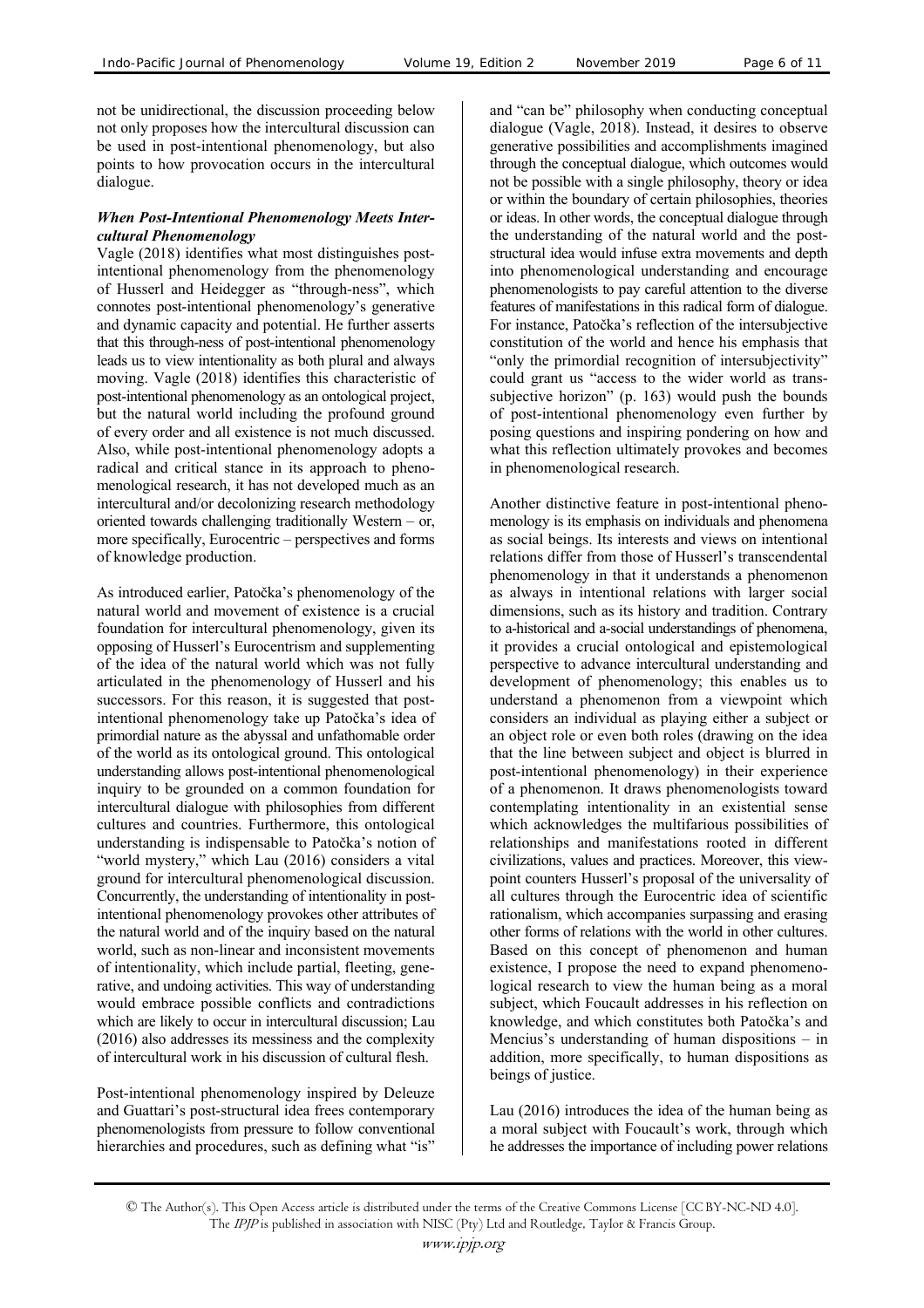in understanding knowledge. According to Foucault, the fact that human beings always exist with others unavoidably involves human beings in power relations, locating each of them as a moral subject (Lau, 2016, citing Foucault<sup>5</sup>). This conception of individual and phenomenon not only brings social, historical and political dimensions to our phenomenological understanding of the world, but also draws our attention as phenomenologists to human existence in relation to its moral disposition and ethical practice. The foundation in which we can ground this understanding of human existence effectively enables twofold consideration in post-phenomenological research: on the one hand, it allows us to dispute the exclusive idea of philosophy as a purely cognitive enterprise; on the other, we can widen the capacity and possibility of philosophical research beyond mere theoretical contemplation, for example by positing praxis as a vital philosophical endeavour.

Post-intentional phenomenology adopts a critical stance towards using the term "consciousness", which is a core concept in Husserl's phenomenology (Vagle, 2018). Deleuze and Guattari's notion of "lines of flight" connotes the possibility of intentional movements beyond human consciousness and control (Vagle, 2018), and so post-intentional phenomenology's drawing on this idea embraces the limitation of human consciousness and control in relation to phenomena. Acknowledging that egocentrism pulls us back from disrupting egocentric boundaries and limiting the possibilities of a generative inquiry, Patočka's critique of Husserl's description of the world as horizon supports Vagle's (2018) endeavour of distancing phenomenologists from an egocentric call and tendency. Patočka interprets Husserl's description of the world as that which reduces intentionality to "mere" intentionality which is both anticipatable and limited within the capacity of human consciousness. Lau (2016) develops this analysis further, pointing to Husserl's understanding of the world as the basis of his belief in a "single life world". While Patočka recognizes Husserl's struggle in respect of thematizing particularity in each culture and history, he proposes the lifeworld as plural, based on the world mystery, so that any one in isolation can never be *the* lifeworld (Lau, 2016).

In this respect, Patočka's understanding both buttresses a non-egocentric approach to post-intentional phenomenology by pointing out the pitfall of the egocentric worldview, and paves the way to acknowledging and further articulating the plurality of lifeworld. We can furthermore argue that it directly challenges the egocentric tendency prevalent in academia and also raises our awareness of egocentric calls which reduce humans to beings that control the world with their power. Based on this dialogue, I propose that post-intentional pheno-

5 Foucault, M. (1978). *The history of sexuality* (R. Hurley , Trans.). New York, NY: Pantheon Books.

 $\overline{a}$ 

menology pay explicit attention to the plurality of the lifeworld and take this approach as a political inquiry disrupting a Eurocentric and exclusive attitude in human research.

The last point to be discussed in this subsection is postintentional phenomenology's interest in the work which is produced when we try not to "reconcile the edges and margins of the theories" (Vagle, 2018). I interpret this point as implying acceptance of conflicting and contradictory aspects in conceptual dialogue and take these edges and margins as space for unrestricted questioning and pondering to flourish, rather than avoiding these risks or forcing harmonization among different philosophies, theories and ideas. This attitude resonates with the attitude which Lau (2016) cherishes throughout the intercultural phenomenological discussion, in that it is of the essence not to subsume cultural diversity to universality of the kind Husserl envisions as the Europeanization of all other cultures. This radical demand of post-intentional phenomenology widens the intercultural phenomenological inquiry, and vice versa.

We can either develop this intercultural conversation further or, alternatively, take a radical turn through/in the post-intentional phenomenological space which invites us to be inspired, to be open, and to re-imagine all kinds of possibilities. Simultaneously, appreciating the cultural diversity addressed in the intercultural consideration calls for post-intentional phenomenologists to pay close attention to different possibilities and forms of intentionality and manifestations based on a profound understanding of life and human existence. Furthermore, this requires critical reflection on theoretical frameworks which influence a researcher's phenomenological work; there is always the possibility that philosophies/theories/ ideas which ground a framework have in fact legitimized exclusive and discriminatory ideas about others as well as inherited oppressive power structures.

#### *What Does It Mean to Understand Intentionality in a Post- and Intercultural Manner?*

Vagle (2018) states definitively that "the practice of a post-intentional philosophy is to remain open, flexible, and contemplative in our thinking, acting and decision making" (pp. 135-136), the implication of which is that this research methodology encourages a phenomenologist to distance her/himself from dichotomous thinking and practice. Drawing on some ideas introduced in Lau's (2016) discussion, I read this statement further to imply that self-reflective and transformative practice is based on understanding oneself as a moral subject and hence understanding philosophical activity as transgressing a purely cognitive endeavour. In the rereading of Husserl's notion of epoché, Lau (2016) interprets the epoché as a process that requires self-understanding and ongoing self-transformation in order to return to encounter the world itself. In similar vein, I read the "open, flexible, and contemplative" (p. 136) attitude which Vagle (2018)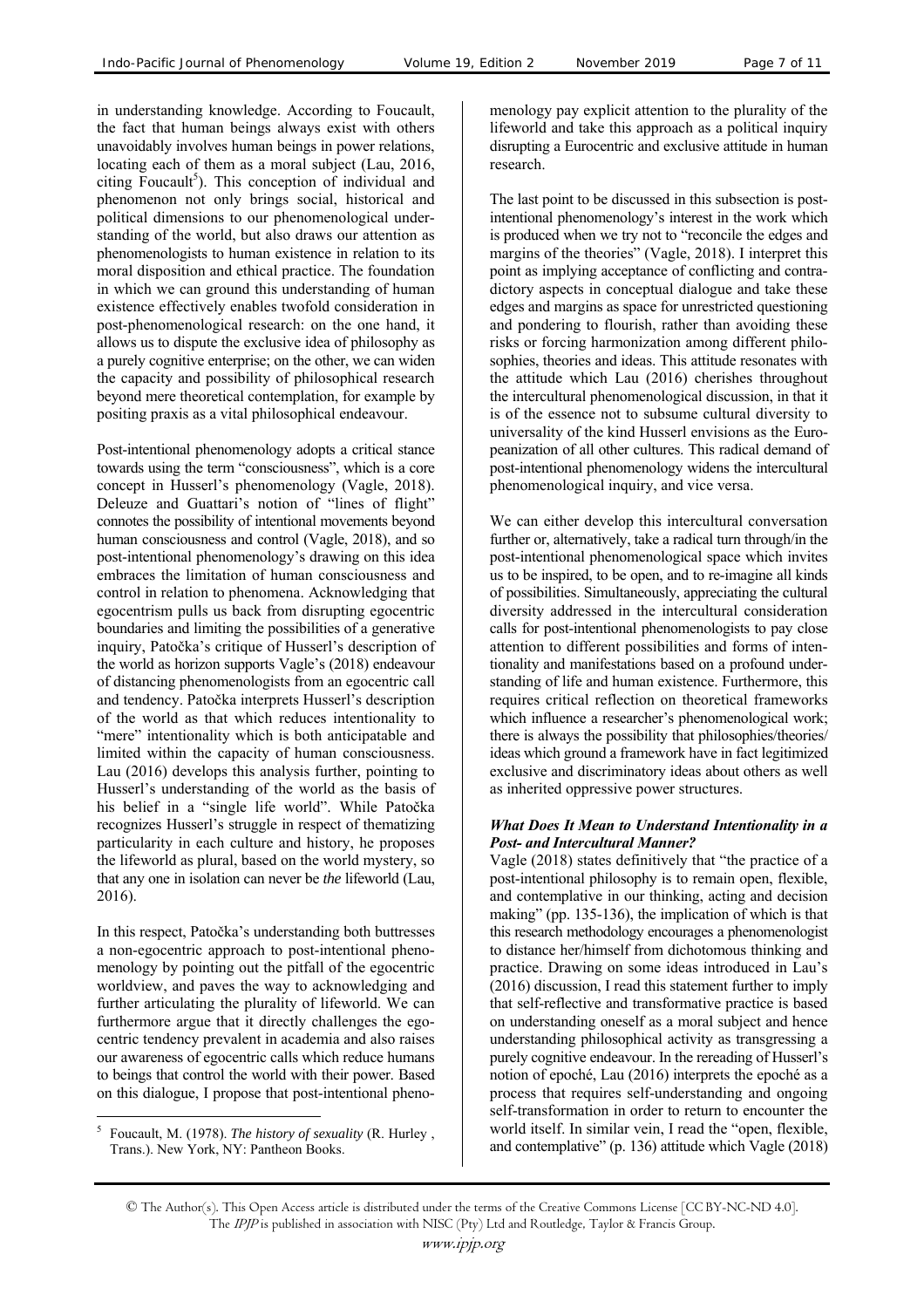advocates as a self-reflective and self-transformative practice, as one has to understand what aspects of one's being and biases distance oneself from achieving and/ or maintaining the desired attitude. Also, one has to strive to transform oneself based on this understanding in order to come closer to the attitude required.

Vagle (2018) defines intentionality as "those in-between spaces where individuals *find-themselves-intentionallyin* relations with others in the world" (p. 127). In postintentional phenomenology, these in-between spaces are full of "fleeing, eluding, flowing, and leaking movements" of intentionalities, as Vagle (2018) animates the trait of intentionality from a post-structural perspective. Despite this understanding of intentionality in the postintentional phenomenological approach being already complex and dynamic, the intercultural consideration further complicates and adds additional dimensions to this process. This allows us to consider the process of understanding intentionality in intercultural and postintentional phenomenology as the continued process of self-understanding, critical reflection, self-responsibility, caring for others, and commitment, which all calls for a courageous attitude and decisions. In this regard, I argue that the intercultural discussion solidifies post-intentional phenomenology as a philosophy for social change.

Vagle (2018) responds to the critique of phenomenology as marked by a "total lack of any political philosophy" (p. 131) by saying that phenomenologists have in fact been doing the political work in their ontological and epistemological work. Regarding the "on the ground" level of political work, Vagle (2018) suggests that the theoretical conversations of phenomenology be joined with other theories. Lau's (2016) intercultural phenomenological discussion exemplifies theoretical dialogue, while he advances the conversation mostly at the ontological and epistemological level. Intercultural postintentional phenomenology is already a political philosophy without a conversation with politically-oriented theories and ideas, even though further conceptual dialogue is still worthwhile.

On the one hand, this approach not only questions and challenges phenomenology's most fundamental belief and understanding of the world, but also requires selfreflective and self-transformative practice and decision. This process does not stay on the ontological and epistemological level of contemplation, but rather it requires tenacious body and mind practices, which the notion of orientative philosophy implies. On the other hand, understanding intentionalities following the "lines of flight" and ethical commitment transverses hierarchies and procedures in conventional philosophies and research methodologies which tend to be stable and conformative. A phenomenologist who takes up this approach is encouraged to take the risk of fewer/unpredictable outcomes and also to bear the tensions and conflict s/he is likely to encounter. Vagle (2018) reminds us that

understanding intentionality through post-intentional phenomenology is difficult in terms of resisting the force trying to pull us back to linear, clearer and dichotomous thinking. Besides, both Mencius's Confucianism and Patočka's life-long endeavour of his brave philosophical practice have us keep in mind that one should put one's theoretical and cognitive enlightenment into action, and this is not an easy road mentally, nor even physically (Lau, 2016).

#### **Implications for Research Design and Process**

In this paper, I have continued a conceptual dialogue with the hope of gaining insight into reading and developing post-intentional phenomenology as intercultural philosophical inquiry. The conversation started with the review and discussion of intercultural phenomenology based on the understanding that mere comparison of non-European philosophy with European philosophy and identification of what they have in common hardly overcome the Eurocentric disposition and its role as a philosophical benchmark of validity. The review and discussion of intercultural phenomenology developed by Lau (2016) imply that the intercultural understanding of phenomenology calls for a renewal of ontological and epistemological viewpoints in phenomenology. Based on the different possibilities projected in the discussion, I proposed ways in which post-intentional phenomenology and intercultural phenomenology could become within the generative in-between space enabled by the conceptual dialogue between the two. Regarding the (tentative) outcomes of this process, the fact that the ideas of the world and intentionality in post-intentional phenomenology are not the same anymore requires that researchers take up post-intentional phenomenology differently in terms of their research design and implementation processes. In this respect, I propose how an intercultural post-intentional phenomenological study could look by adopting Vagle's (2018) approach as the ground for this discussion.

Vagle (2018) provides guidelines for designing and implementing post-intentional phenomenological research in accordance with his "five-component approach". The five components are as follows: (1) Identify a postintentional phenomenon in context(s), around a social issue; (2) Devise a clear and yet flexible process for gathering phenomenological material appropriate for the phenomenon under investigation; (3) Make a postreflection plan; (4) Explore the post-intentional phenomenon using theory, phenomenological material, and "post-reflexions"; and (5) Craft a text that engages both the production and provocation of the post-intentional phenomenon in context(s) around social issues (see Vagle, 2018, pp. 139-161). With an intercultural understanding of phenomenology, a phenomenological study should be designed on a ground which acknowledges the plurality of lifeworld and the idea of philosophy as an on-going project of both self-transformation and

<sup>©</sup> The Author(s). This Open Access article is distributed under the terms of the Creative Commons License [CC BY-NC-ND 4.0]. The IPJP is published in association with NISC (Pty) Ltd and Routledge, Taylor & Francis Group.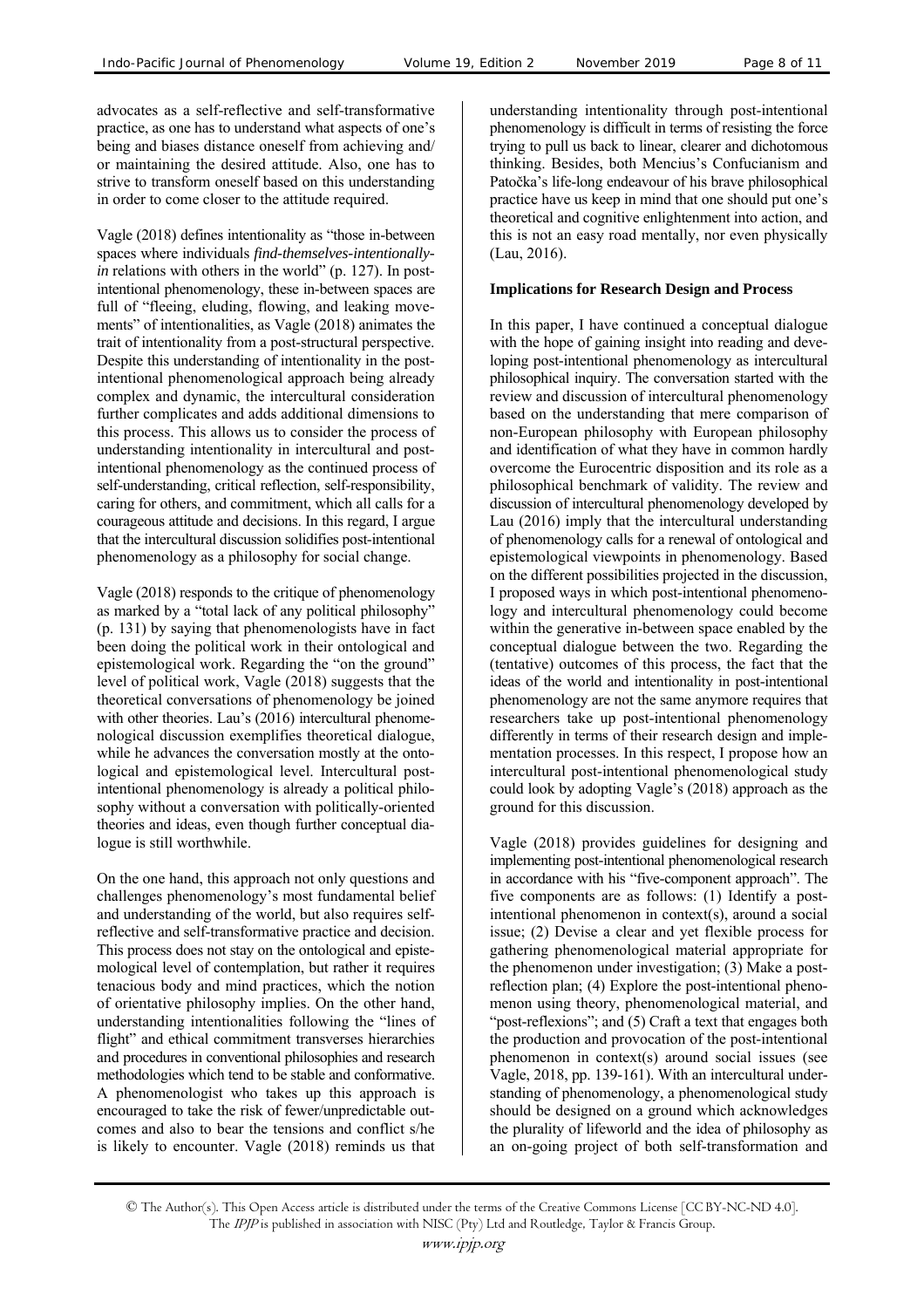responsibility for others which involves both body and mind. This means that each of the components needs to be re-imagined and re-articulated, given that the extra dimensions and movements that intercultural phenomenology implants complicate the approach as well as provoke unprecedented questions and considerations in post-intentional phenomenology itself.

The self-reflexive process is already a core part of post-intentional phenomenology. However, intercultural phenomenology posits that self-reflexion is not only a cognitive enterprise, but also an ethical and political practice, since it involves self-transformation and care for others. In this regard, post-reflexion and its role in phenomenological research need to be revised as a space for self-understanding and reflection on the decisions and actions one has implemented. Beyond this level, it should also include reflection on responsibility and the act of caring for other people.

Building on the post-reflexion suggestion in Vagle's (2018) approach, post-reflexion needs to begin with the very first step of a phenomenological study and continue with every process. I want to emphasize that this is an inquiry which is grounded upon the understanding of the human being as a being of truth and justice, and also a philosophical practice which cultivates flesh to better sense other people and communities. The responsibility and care for others does not mean a reflection on what an individual may have done to others on a daily basis. While this is also a valuable reflection, what is implied methodologically is maintaining a critical perspective and practice toward oneself and society, considering others and other communities, and examining intentional relationships and responsibilities from the renewed definition of a philosophical attitude. This practice not only helps a researcher to understand her/his intentional relationships as an ethical subject, but also allows scope for a researcher to make social changes in direct and indirect ways.

In terms of a literature review and theoretical framework, post-intentional phenomenology encourages a researcher to partially review literature and think with theory rather than proceeding from than a heavy review of literature and tuning his/her viewpoint and analysis to theories s/he draws on. Its benefit is that we can just follow "lines of flight" in how they move and take different shapes, given that theories in this approach do not play a role as a border or a framework which defines and/or limits the possibility of an inquiry in a postintentional phenomenology. However, the intercultural consideration of phenomenology informs us that the field of philosophy is predominantly Eurocentric; so, as theories and ideas are rooted in these philosophies, we have to pay attention to how the "lines of flight", which take off and lead us to the new space, are intentionally related to dominant and oppressive power structures. For instance, we can distance ourselves from immersion in the Europeanized/Westernized intellectual world by thinking with non-European/Western philosophies, ideas and theories. We also have to strive to create a space in which different forms of wisdom are valued the same as intellectualized and theorized ideas. These attempts can be used in the literature review process by including non-Eurocentric theories or challenging the dominant narratives in the world, such as post-colonial studies and the notion of cultural hybridity. Also, in the stage of exploration of a phenomenon, we can think with various forms of knowledge and wisdoms rooted in a variety of different cultures and thinkers.

The five-component approach encourages phenomenologists to be aware of their intentional relationships in the societal dimension; this becomes more complicated and more deeply demanding by the addition of the intercultural consideration, especially due to its implication of lifeworld as plural. This acknowledgement informs two significant questions to consider: (1) How can this approach be restated and rearticulated with the idea of plural lifeworld? and (2) How can a researcher capture and understand a phenomenon if each lifeworld is particular and connected and manifested in a specific form? The first question asks how this method needs to be re-imagined considering both researchers' and individual participants' positionality and context, and also the intentional relationships among them. The second question raises awareness of the impossibility of an individual scholar capturing more than partial understanding of a phenomenon, especially if a phenomenon has intercultural intentional relationships, and asks how post-intentional phenomenology would embrace and take up this challenge.

This paper represents just the start of the discussion of intercultural post-intentional phenomenology, and so further work should be continued by phenomenological researchers as they pursue their research. As Vagle's  $(2018)$  reading of "lines of flight" tells us, we will have to see how the points addressed in this paper take off and assume shape in various ways. It is also important to be open to accepting when such inquiry leads a researcher to undo some or many arguments made here. For this reason, continuing a phenomenological inquiry is making a commitment to a brave struggle for truth and justice.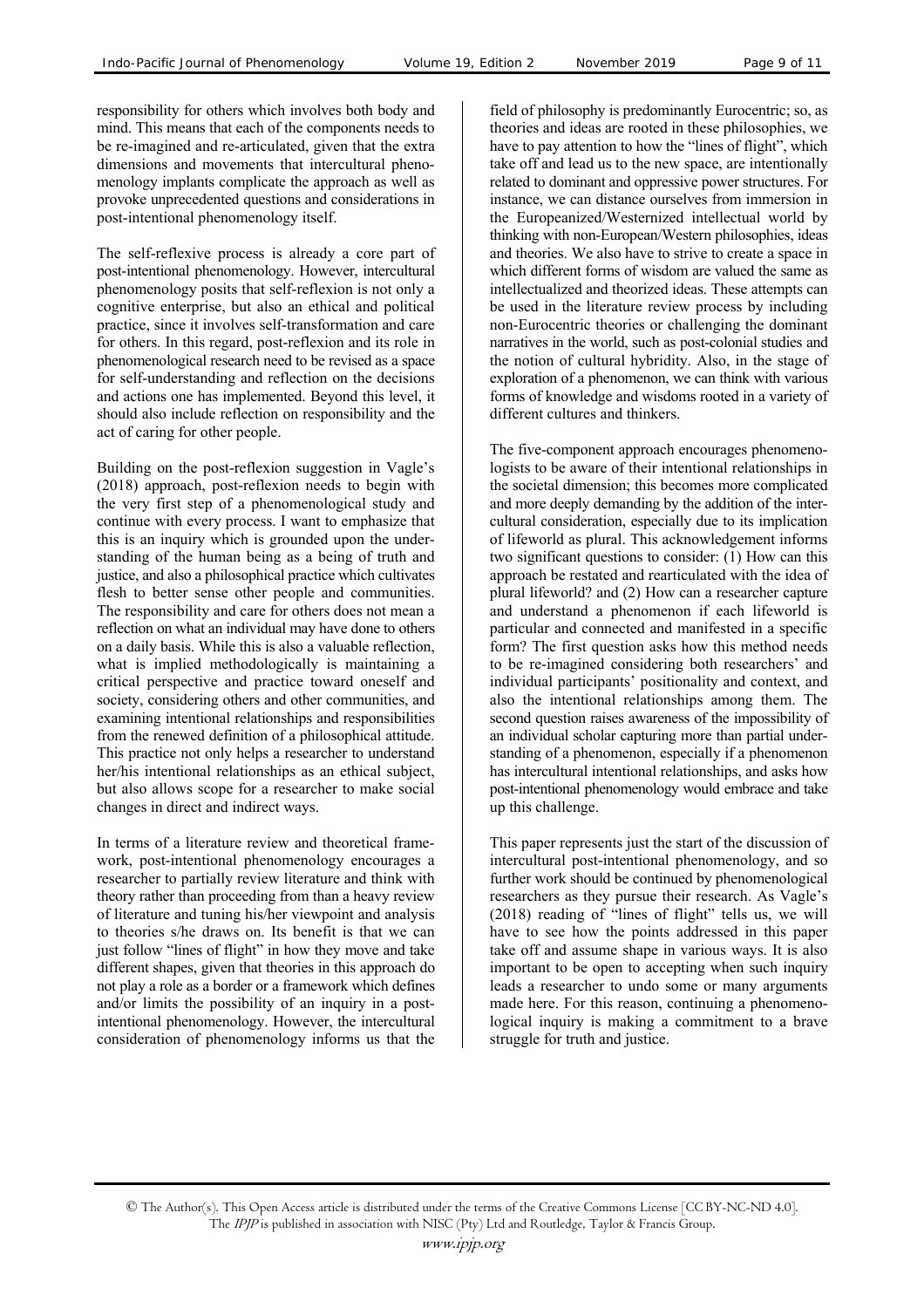#### **Referencing Format**

Hong, Y. (2019). Post-intentional phenomenology as ethical and transformative inquiry and practice: Through intercultural phenomenological dialogue. *Indo-Pacific Journal of Phenomenology*, *19*(2), 11 pp. doi: 10.1080/20797222. 2019.1693106

#### **About the Author**

*Younkyung Hong Doctoral Candidate and Graduate Instructor Department of Curriculum and Instruction University of Minnesota, Twin Cities Minneapolis and Saint Paul, Minnesota, USA*  E-mail address: hongx272@umn.edu



Younkyung Hong is a doctoral candidate in elementary education, with specific focus on

curriculum and instruction, at the University of Minnesota-Twin Cities, where she teaches an undergraduate course in the Elementary Teacher Education programme and supervises Master's degree students in their licensure programmes.

Previously a public elementary school teacher in Seoul, South Korea, Younkyung Hong, before embarking on her doctoral studies in the United States, participated in educational activism as a member of the Korean Teachers and Education Workers Union (KTU).

Younkyung's research interests include situating and challenging Western/Eurocentric perspectives in contexts beyond the USA, and in this regard she has been developing her work on topics related to elementary education, social justice education, teacher education, and discourse analysis with a phenomenological perspective.

Younkyung Hong's work aims to encourage preservice teachers to ask critical questions about social issues and to connect their academic learning with their teaching practice and daily lives.

#### **References**

- Gubser, M. (2013). Jan Patočka's transcendence to the world. *Investigaciones Fenomenológicas: Monográfico*, *4*(2), 155–175.
- Lao, S. (2004). Making Chinese sense of phenomenology. In D. Carr & C. Cheung (Eds.), *Space, time, and culture* (pp. 1–2). Dordrecht, The Netherlands: Springer. doi: 10.1007/978-1-4020-2824-3\_1
- Lau, K. (2004). Intersubjectivity and phenomenology of the other: Merleau-Ponty's contribution. In D. Carr & C. Cheung (Eds.), *Space, time, and culture* (pp. 135–158). Dordrecht, The Netherlands: Springer. doi: 10.1007/978-1-4020- 2824-3\_10
- Lau, K. (2016). *Phenomenology and intercultural understanding: Toward a new cultural flesh*. Dordrecht, The Netherlands: Springer. doi: 10.1007/978-3-319-44764-3
- Ruggenini, M. (2004). *Krisis*: The power of sense. Time, history and the crisis of Western culture in Husserl's phenomenology. In D. Carr & C. Cheung (Eds.), *Space, time, and culture* (pp. 15–29). Dordrecht, The Netherlands: Springer. doi: 10.1007/978-1-4020-2824-3\_3
- Simms, E.-M. (2005). Goethe, Husserl, and the crisis of the European sciences. *Janus Head*, *8*(1), 160–172. Available at: http://www.janushead.org/8-1/Simms.pdf

<sup>©</sup> The Author(s). This Open Access article is distributed under the terms of the Creative Commons License [CC BY-NC-ND 4.0]. The IPJP is published in association with NISC (Pty) Ltd and Routledge, Taylor & Francis Group.